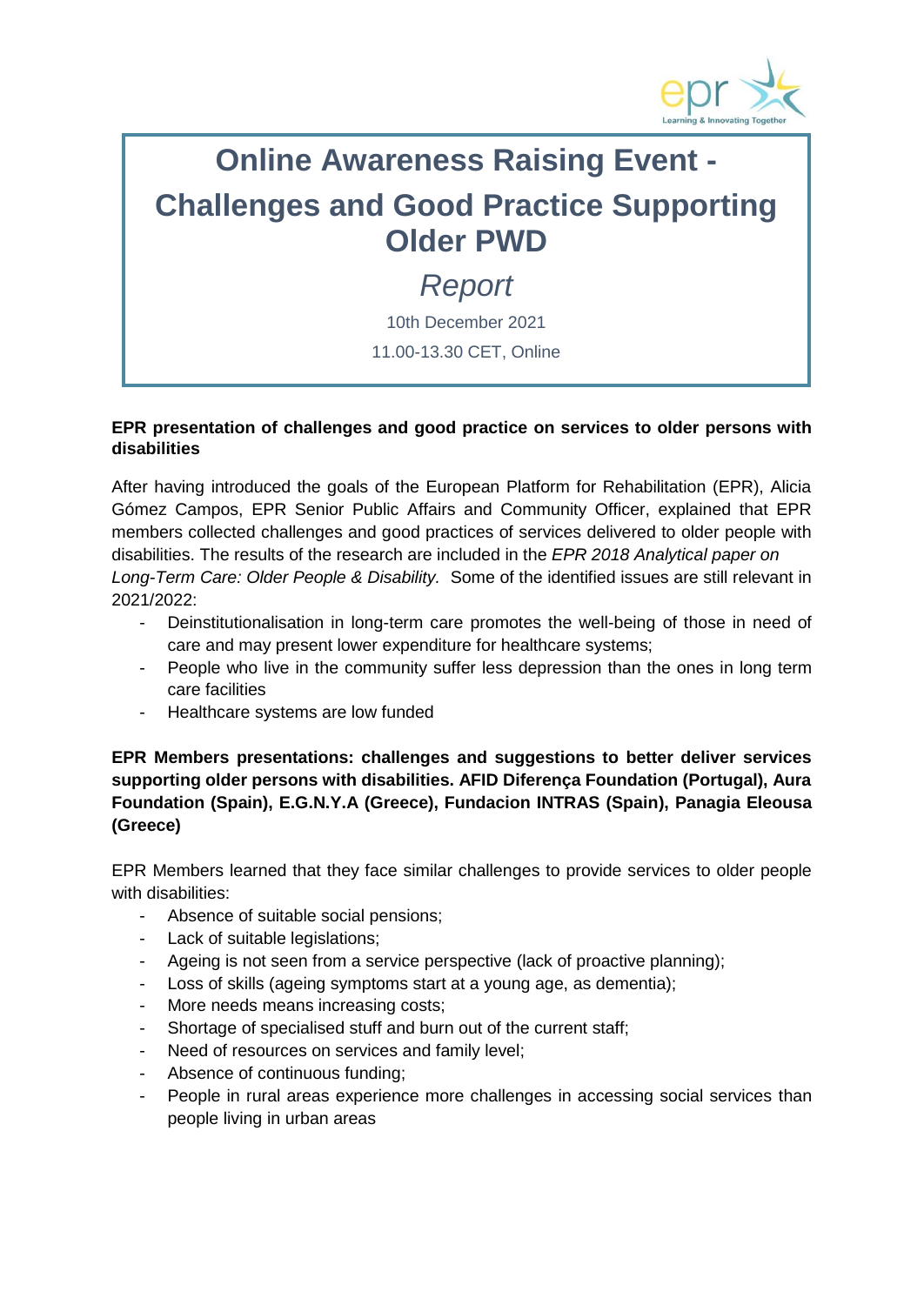EPR Members also shared good practices that they are implementing:

- Margarida Barros Amaral explained that AFID staff have been trained to respect decisions and routine changes clients wish to have. AFID works on predicting the new needs for delivering services for older people with disabilities, e.g. new requirements for transportation services;
- Roser Fernandez reported that AURA is conducting ageing research programmes and physical and mental health programmes for older people with disabilities;
- Periklis Vavourakis showed that E.G.N.Y.A is promoting a person centred approach in its services and training its staff on the new challenges that come with ageing . The Greek organisation is leading also community based services in cooperation and coproduction with other services;
- Mina Kyziridi explained that Panagia Elousa Foundation built more assisted living facilities to offer lifelong services to ageing people with disabilities as their family members are becoming older as well;
- Pablo Sanchez spoke about Fundacion Intras project "Proximity Services. New Opportunities in ageing of dependent people in the rural areas". The aim is to maintain people with disabilities in the home where they want to stay thanks to the new technology.

#### **"Ageing with a disability: Institutionalization or Personal Assistance?"**



Dr [Adolf Ratzka,](mailto:adolf.ratzka@independentliving.org) Founding Director Emeritus of the Independent Living Institute, Sweden, reported that public and private community-based services are not sufficient for ageing people with disabilities due to high staff turnover and absenteeism. In addition, assistance is limited to one's home and to the basics. Countries that do not doubt the institutionalization of older persons have ratified the UN

Convention on the Rights of Persons with Disabilities. Article 19 of the Convention expresses the right to "living independently and being included in the community, with choices equal to others". Institutionalization violates the Convention. Many people with impairments could have rich, interesting and fulfilling lives if they had personal assistance services. Unlike communitybased services or residential institutions, personal assistance services entail a one-to-one relationship between the assistant and the person. It is the user - not the staff supervisor - who decides who works as a personal assistant and how the work must be done. Control over the service's organization and content gives users the means of optimizing service quality, of achieving something in their lives. Dr Adolf Ratzka receives a monthly amount from the Swedish Social Insurance Fund that enables him to purchase 18 hours a day of personal assistance services. Personal assistance provides a decent chance to a rich and fulfilling life as enshrined in Article 19 of the UN Convention on the Rights of Persons with Disabilities.



This event receives financial support from the European Union, from the EU Programme for Employment and Social Innovation (EaSI). *For further information please consult[:](http://ec.europa.eu/social/easi) <http://ec.europa.eu/social/easi>*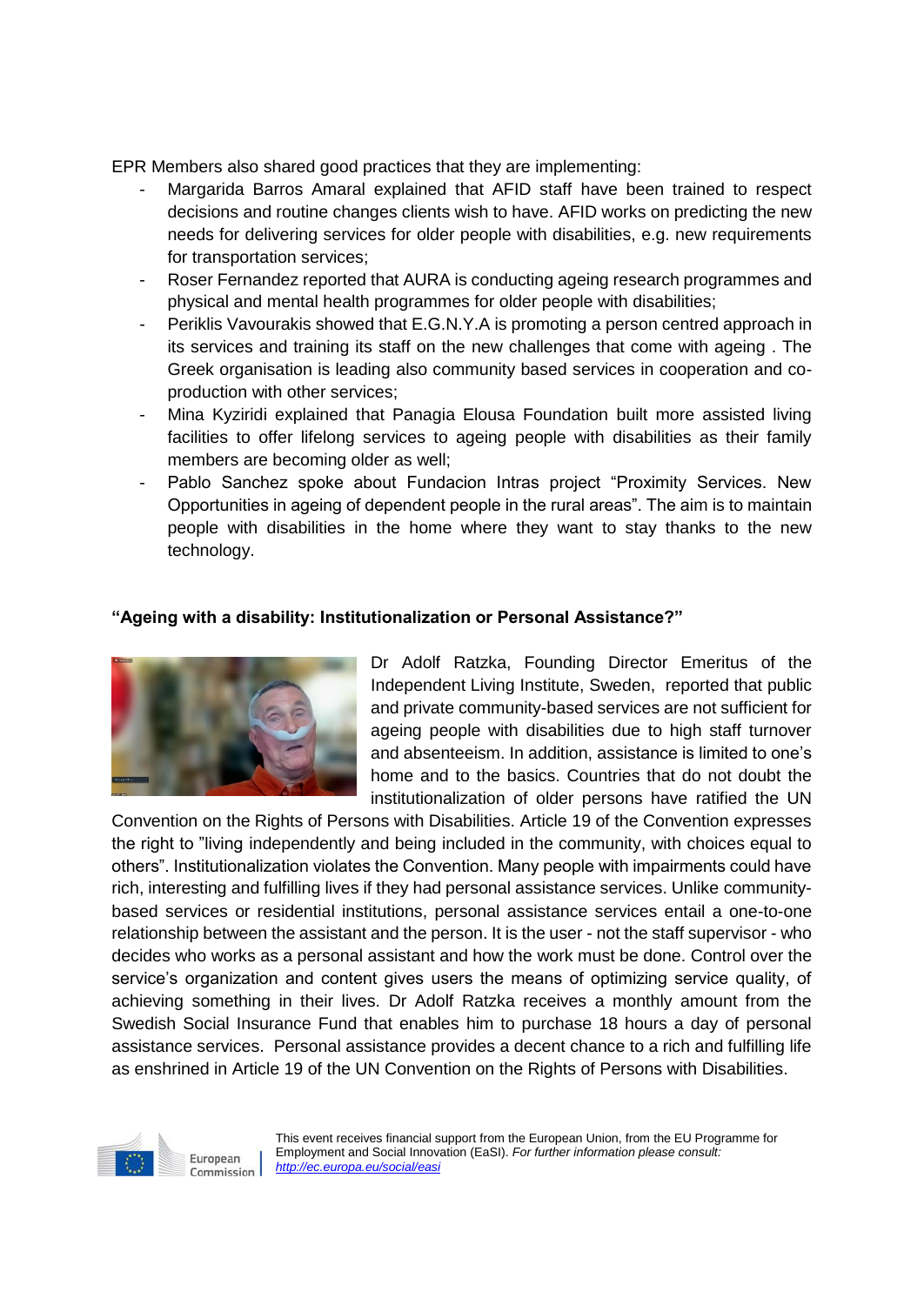**"Improving In-Home and Community-based Care in a rural area in Germany" - a Pilot Theme of the SHAPES Pan-European Pilot Campaign.**



Dr Alexia Zurkuhlen, Head of gewi-Institut for healthcare studies, Cologne (Germany), presented the project SHAPES: "Smart and Healthy Ageing through People Engaging in supportive Systems". gewi regards older people living at home and in care homes in need of continuous care. By stimulating their cognitive and physical activity with tech-based offers and technical

devices, gewi strives to enable older individuals to stay in their own home-environment fitter and for longer. gewi will lead the socio-economic sustainability study and the SHAPES collaborative governance model, in addition to its active engagement in the pilot campaign.

#### **Panel Discussion**

- **Aurelie Baranger**, Director of Autism Europe, mentioned the difficulties emerging in the sector of ageing people with autism: limited research on the needs of older people with autism, overmedication and high rates of undiagnosed autism, loneliness, existing policies on autism are mainly directed to children with autism, high



dependency on families due to the lack of services and staff. Some good practices have been identified in France that is bringing older people from psychiatric hospitals to community based centres, Sweden is supporting people living in their houses, and Denmark is conducting a person centred approach.

- **Hildur Önnudóttir**, Policy Officer at International Federation of Spina Bifida and Hydrocephalus (IF) encouraged the development of personalised and holistic model of care for the older adult with SBH and sustainable and well informed workforce. She highlighted that services should be delivered according to a person centred strategy. In addition, legislation on accelerating ageing should be brought to the table. Besides, further research on ageing people should be supported. Hildur Önnudóttir emphasized that disability issues should be integrated into EU policies in a coherent way.
- **Inmaculada Placencia**, Deputy Head of Unit for Rights of Persons with Disabilities within the Directorate General for Justice European Commission, gave an overview of the Strategy for the Rights of Persons with Disabilities 2021-2030. She explained that the Strategy is covered by the UN Convention on the Rights of Persons with Disabilities. The Strategy addresses the matter that the majority of the elderly has a disability and takes into account the diversification of disabilities. In the Independent Living section, it is stressed that support services should be accessible to everyone,